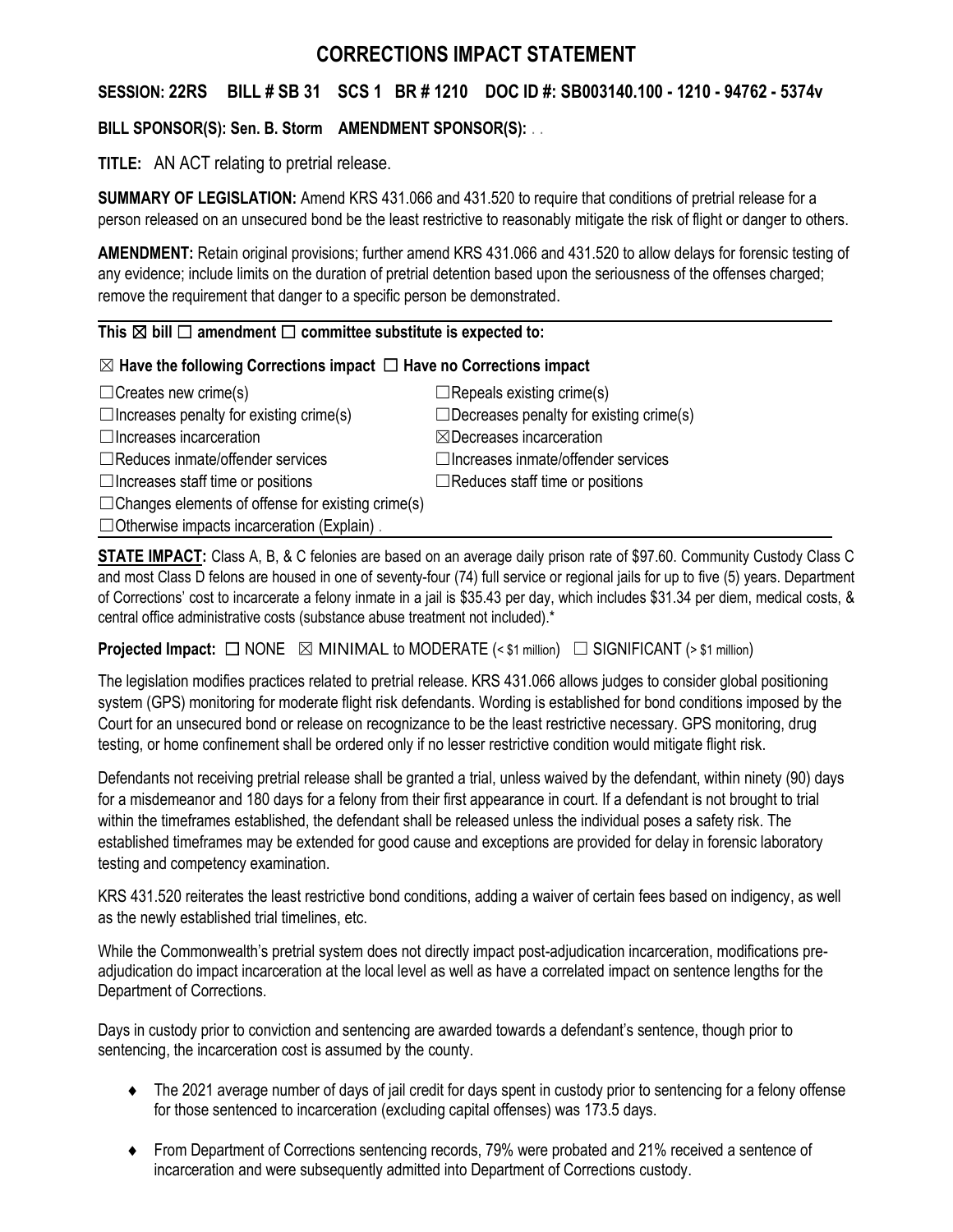- Of the 2021 admissions to prison, 65% were Class D offenders and 23% were Class C offenders.
- Upon commitment, offenders will serve the remainder of their sentence as a state inmate, at a daily cost to incarcerate for the Commonwealth of either \$97.60 for those serving in a prison or \$35.43 for those Class D and community custody Class C state inmates serving in the county jail.

For offenders ultimately sentenced to incarceration, fewer days of jail custody credit is a cost savings for the county but equates to a higher number of days left to serve on their sentence, which is a cost increase for the state.

**LOCAL IMPACT:** Local governments are responsible for the cost of incarcerating individuals charged with Class A or B misdemeanors and felony defendants until disposition of the case. The estimated impact will be based on the \$35.43 cost to incarcerate for the Department of Corrections, including \$31.34 per diem and medical that DOC pays jails to house felony offenders. This cost to incarcerate may not be the actual housing cost for the jail.\*

**Projected Impact:**  $\Box$  NONE  $\boxtimes$  MINIMAL to MODERATE (< \$1 million)  $\Box$  SIGNIFICANT (> \$1 million)

Under KRS 532.100 Class D and community custody Class C offenders serve their sentence of incarceration at a local detention center at a cost to the Department of \$35.43 per day. Jails receive \$31.34 in per diem reimbursement for these offenders.

Under the proposed legislation, pre-adjudication detainees, unless waived, may receive a trial within a set number of days. This could provide shorter incarceration periods and reduced pre-adjudication fiscal costs. Those defendants inclined to waive the proposed timeframes for trial would likely be those facing imprisonment for felony charges.

Of the 138,699 pre-trial interviews conducted by AOC conducted in 2021, 31,994 (23%) received administrative release, 64,749 (45%) were released on a financial bond, and 44,960 (32%) were released on a non-financial bond (ex: released on own recognizance).

 $\bullet$  The median average for pretrial releases was two (2) days in custody.

. . . .

- Those released on administrative release served a median average of zero (0) days.
- Offenders released on a non-financial release or financial bond spent a median average of two (2) days prior to release. Those who were released via the 60-day rule served a median number of seventyseven (77) days prior to release.
- Those who were not released (detained until disposition or ending with indictment) spent a median average of twenty-seven (27) days in custody prior to release.
	- At the District Court level the median average until indictment was fifty-two (52) to fifty-five (55) days.
	- Those detained until disposition at the Circuit Court level served a median number of 109 days prior to release.

The legislation could have an impact at the local level in terms of cost savings for counties.

## **PROJECTED IMPACT FROM AMENDMENTS:**

. . . .

 $\Box$  NONE  $\boxtimes$  MINIMAL to MODERATE (< \$1 million)  $\Box$  SIGNIFICANT (> \$1 million) Senate Committee Substitute:

The overall impact to incarceration from the legislation remains similar under the Senate Committee Substitute.

Under KRS 431.066 draft language is modified related to bond conditions. The timeframe for the speedy trial hearing is modified to create a range of fourteen (14) days prior and seven (7) days after the expiration of the speedy trial timeframe outlined in the legislation. In addition, language is modified around the risk of harm for release, exclusions to the speedy

.

.